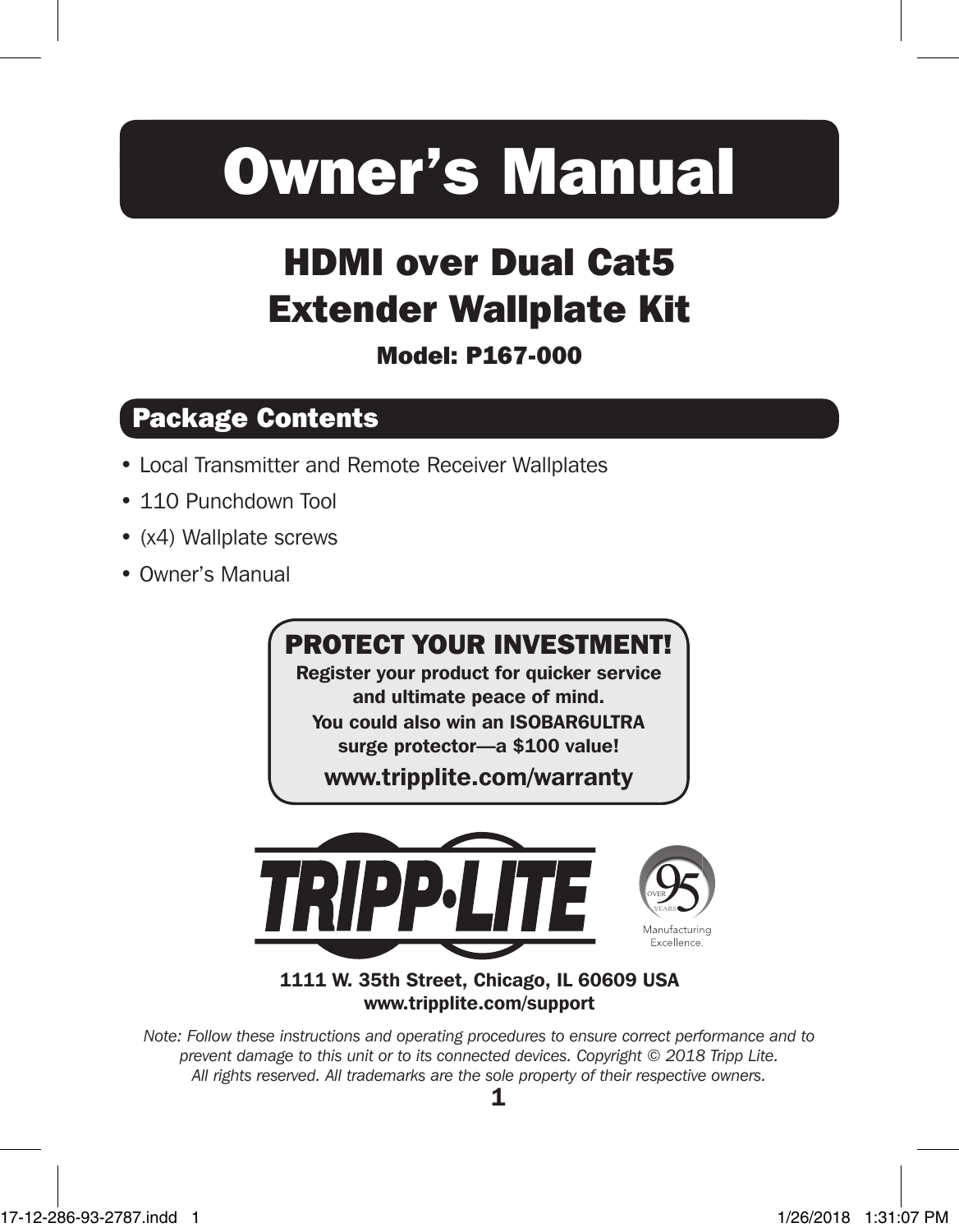#### Product Features

- Extend a 1080p (24Hz), or a 1080i (60Hz), signal up to 150 ft. using Cat6 cabling, or up to 100 ft. using Cat5 cabling
- Fully automatic equalization up to 40dB—no system control required
- No external power required
- HDCP compatible

#### Optional Accessories

- N046-000 110 Punchdown Tool
- N048-000 Cable Stripping Tool
- N202-Series Cat6 24Awg, solid wire patch cables
- N222-01K-GY Gray 1,000-ft. Cat6 solid wire bulk cable
- P568-Series High Speed HDMI cables

#### Installation and Operation

Refer to the installation diagram on page 3 as you perform these steps.

*Note:*

- *1. Test to make sure the entire installation works properly before pulling cables through ceilings/walls.*
- *2. To achieve maximum distance and performance, 24Awg solid wire Cat5e/6 cable must be used. The use of stranded wire Cat5e/6 cable, or cable with a gauge size higher than 24Awg will result in shorter extension distance. All Tripp Lite N202-Series Cat6 cables are made with 24Awg, solid wire cabling.*
- *3. Make sure the power to all devices you are connecting to is turned off prior to installation.*
- *4. The Green LED will illuminate to indicate that power is being received from the*  source and monitor. When functioning properly, only the Green LED will be lit. *If the Red LED is illuminated, it means that the remote receiver is not receiving a functional signal from the source.*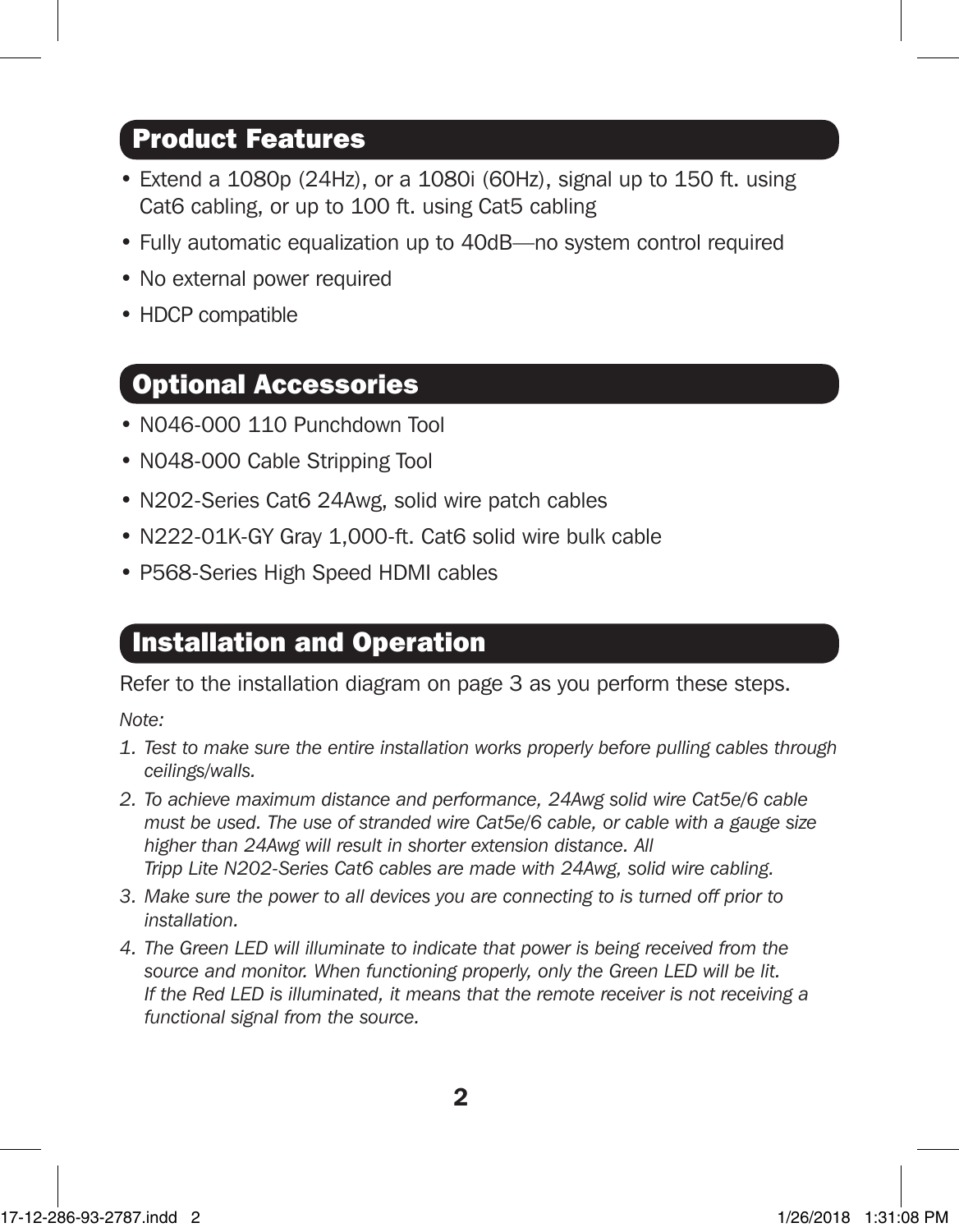# Installation and Operation



1 Connect the HDMI source to the HDMI input on the local transmitter unit.

**2** Connect the *TMDS* 110 punchdown connector on the local transmitter to the *TMDS* 110 punchdown connector on the remote receiver using Cat5e/6 cable.

*Note: See the installation diagrams for maximum extension distance. The included 110 punchdown tool is provided for your convenience. For best results, use a professional punchdown tool, such as the Tripp Lite N046-000.*

3 Connect the *DDC* 110 punchdown connector on the local transmitter to the *DDC* 110 punchdown connector on the remote receiver using Cat5e/6 cable.

*Note: See the installation diagrams for maximum extension distance.The included 110 punchdown tool is provided for your convenience. For best results, use a professional punchdown tool, such as the Tripp Lite N046-000.*

4. Connect the HDMI output on the remote receiver to the HDMI monitor.